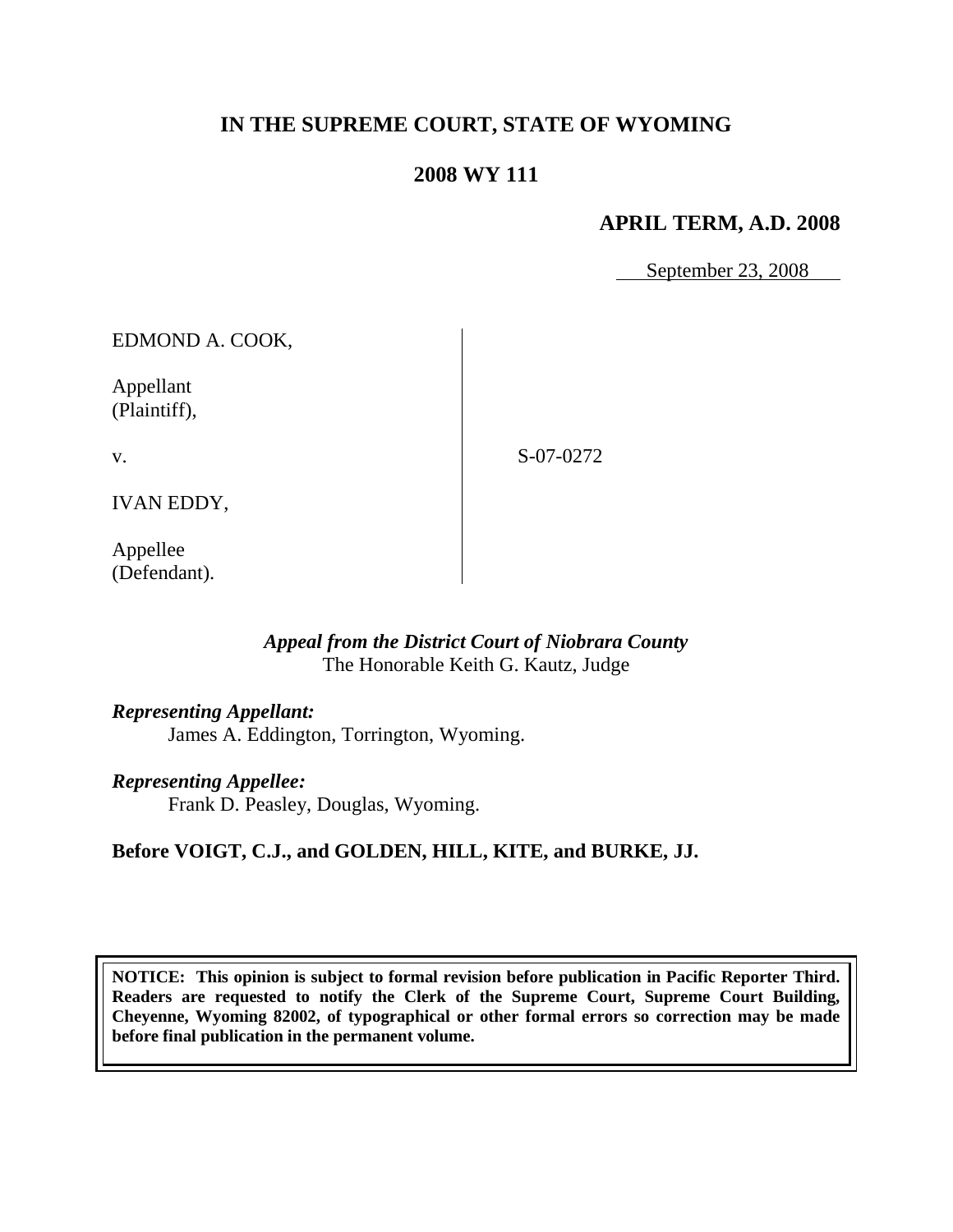### **KITE, Justice.**

[¶1] After a bench trial, the district court quieted title to approximately 40 acres of Edmond A. Cook"s land to Ivan Eddy. Mr. Cook appeals, claiming the district court erred by ruling that Mr. Eddy had acquired title to the property by adverse possession.

[¶2] We affirm.

#### **ISSUES**

- [¶3] Mr. Cook presents the following issues on appeal:
	- 1. Were the trial court"s findings of fact, specifically that the fence was not a fence of convenience, clearly erroneous or contrary to the great weight of the evidence?
	- 2. Did the trial court [err] in concluding that each and every element of adverse possession was proved by Appellee?

Mr. Eddy"s statement of the issues is substantially the same.

### **FACTS**

[¶4] Mr. Eddy and Mr. Cook own adjoining mountainous properties in Niobrara County. The boundary between their properties was the township line between Townships 33 and 34 North, Range 62 West. The fence that separated the properties did not follow the east-west township line; it was north of the line and, accordingly, enclosed 40.44 acres of Mr. Cook"s land inside Mr. Eddy"s pasture. Mr. Eddy has used the disputed property for grazing his cattle since he contracted to purchase his property in 1988.

[¶5] In 1999, Mr. Cook apparently had the property line surveyed and later began building a fence along the line. Mr. Eddy objected, and in 2004, Mr. Cook filed a petition for a temporary restraining order and injunction to prevent Mr. Eddy from interfering with his efforts to relocate the fence. Mr. Eddy filed a counterclaim seeking to have title to the disputed property quieted to him. Although the parties reached an agreement regarding the restraining order and injunction, the district court conducted a bench trial on Mr. Eddy"s adverse possession counterclaim. After the trial, the district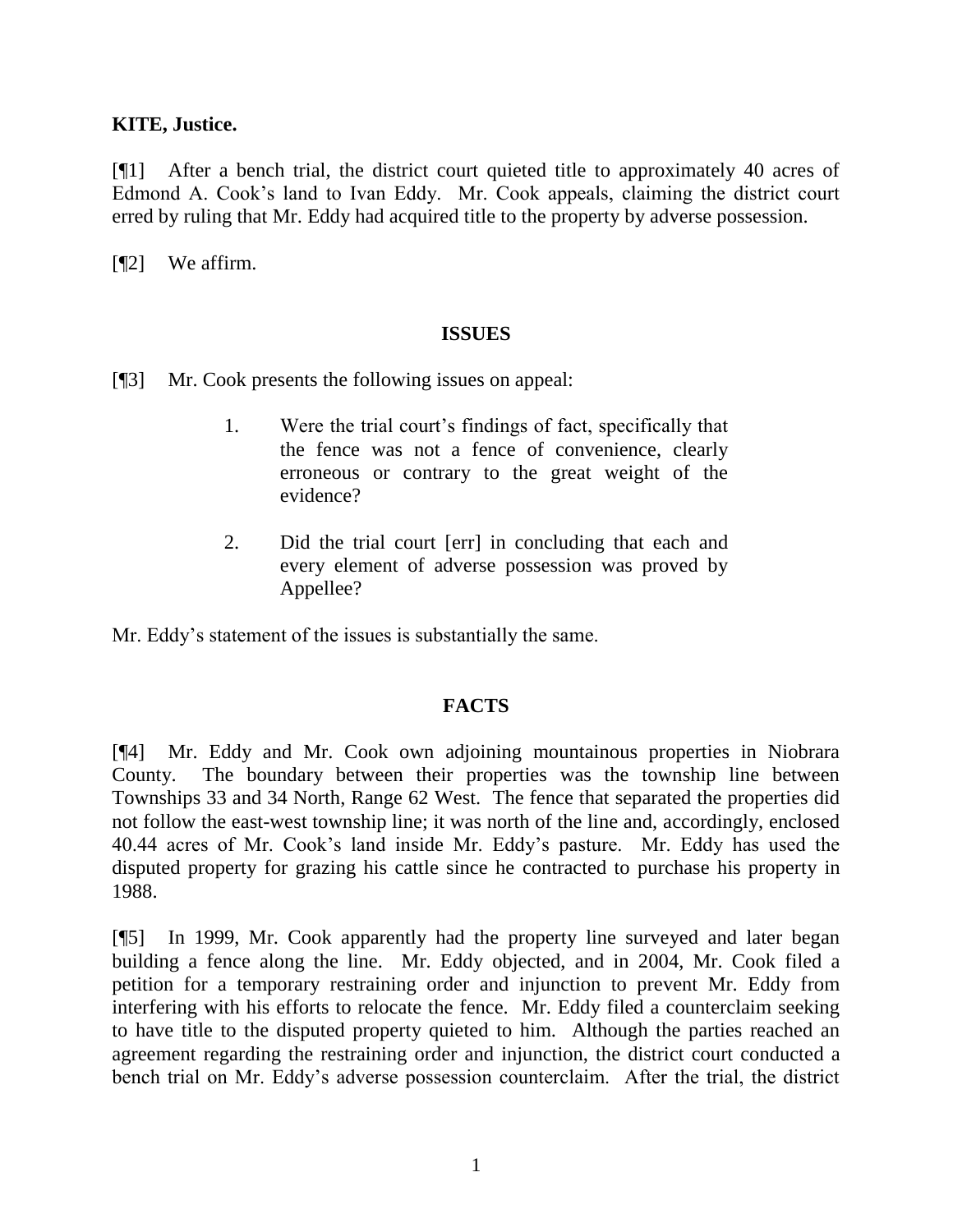court entered findings of fact and conclusions of law ruling that Mr. Eddy had established his adverse possession claim and quieted title in his favor. Mr. Cook appealed.

### **STANDARD OF REVIEW**

[¶6] We review the district court"s decision following a bench trial by applying the following standards:

> The factual findings of a judge are not entitled to the limited review afforded a jury verdict. While the findings are presumptively correct, the appellate court may examine all of the properly admissible evidence in the record. Due regard is given to the opportunity of the trial judge to assess the credibility of the witnesses, and our review does not entail reweighing disputed evidence. Findings of fact will not be set aside unless they are clearly erroneous. A finding is clearly erroneous when, although there is evidence to support it, the reviewing court on the entire evidence is left with the definite and firm conviction that a mistake has been committed.

*Mullinnix LLC v. HKB Royalty Trust*, 2006 WY 14, ¶ 12, 126 P.3d 909, 916 (Wyo. 2006) (citations omitted). *See also*, *Addison v. Dellarosa-Handrich,* 2007 WY 110, ¶ 8, 161 P.3d 1089, 1091 (Wyo. 2007). With regard to the trial court's findings of fact,

> we assume that the evidence of the prevailing party below is true and give that party every reasonable inference that can fairly and reasonably be drawn from it. We do not substitute ourselves for the trial court as a finder of facts; instead, we defer to those findings unless they are unsupported by the record or erroneous as a matter of law.

*Mullinnix,*  $\int$  12, 126 P.3d at 916 (citations omitted). The district court's conclusions of law, however, are subject to our *de novo* standard of review. *Id*.

### **DISCUSSION**

[¶7] The elements of an adverse possession claim are well-known. ""In order to establish adverse possession, the claiming party must show actual, open, notorious, exclusive and continuous possession of another"s property which is hostile and under claim of right or color of title."" *Addison*, ¶ 11, 161 P.3d at 1091, quoting *Gillett v.*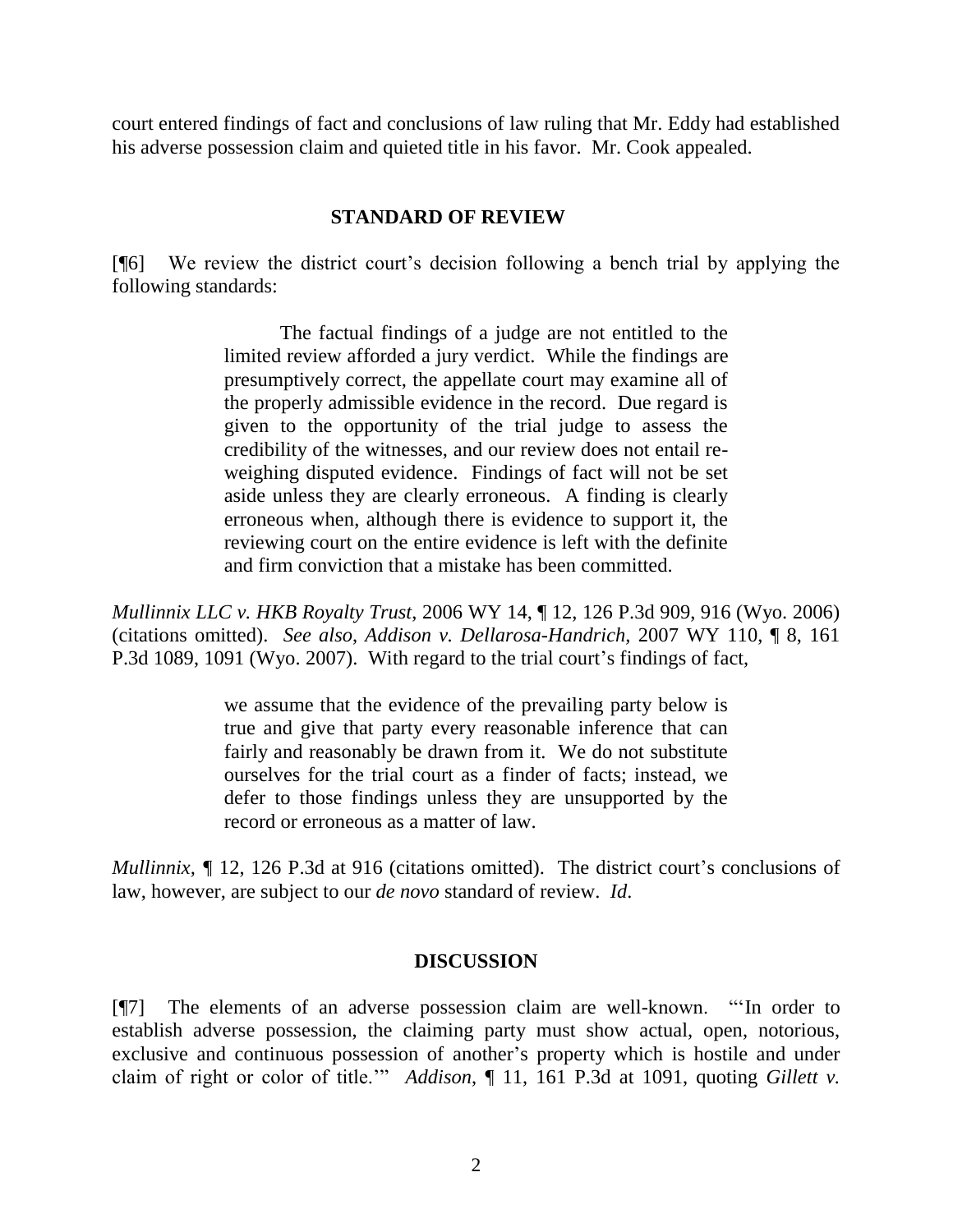*White, 2007 WY 44,* 15, 153 P.3d 911, 915 (Wyo. 2007). The adverse possession must continue for at least ten years. Wyo. Stat. Ann. § 1-3-103 (LexisNexis 2007).

> When there is no clear showing to the contrary, a person who has occupied the land for the statutory period, in a manner plainly indicating that he has acted as the owner thereof, is entitled to a presumption of adverse possession; and the burden shifts to the opposing party to explain such possession. However, if a claimant"s use of the property is shown to be permissive, then he cannot acquire title by adverse possession.

*Addison,* ¶ 11, 161 P.3d at 1091-92, quoting *Gillett*, ¶ 15, 153 P.3d at 915 (citation omitted).

[¶8] Mr. Eddy purchased his property in 1988. He testified that he occupied the disputed land each year by allowing his cattle to graze it and using it to access another pasture. Mr. Eddy stated that annually he posted all of his exterior fences, including the fence at issue here, with "no trespassing" signs. When Mr. Cook's cattle strayed onto the disputed property, Mr. Eddy moved them back onto Mr. Cook"s land on the north side of the fence. Based on that evidence, the district court concluded that Mr. Eddy was entitled to a presumption of adverse possession and the burden shifted to Mr. Cook to explain Mr. Eddy"s possession of the property.

[¶9] Mr. Cook attempted to meet his burden by establishing that Mr. Eddy"s use of the disputed property was permissive because the fence was built off line as a matter of convenience. Although "enclosing land within a fence is sufficient to "raise the flag" of adverse possession, . . . a fence kept simply for convenience has no effect upon the true boundary between tracts of land because, unlike a boundary fence, a fence of convenience gives rise to permissive use and permissive use will not support a claim for adverse possession." *Addison,* ¶ 12, 161 P.3d at 1092, quoting *Gillett,* ¶ 15, 153 P.3d at 915.The question of whether a fence is one of convenience or establishes a property boundary is one of fact. *Id.* 

[ $[10]$ ] The evidence presented at trial established that the township line had been demarcated by monuments since approximately 1883. The fence, which did not follow the township line, had been in place for many years prior to Mr. Eddy"s ownership of his property. The district court found:

<sup>&</sup>lt;sup>1</sup> The transcript of the trial is somewhat difficult to follow. The witnesses and attorneys often referred to various exhibits, including maps and photographs, with descriptors like "here" and "there" or "this" and "that." Presumably, they were gesturing at the trial to indicate the location they were talking about, making it understandable to the participants and trial judge. However, because we review a written transcript, such descriptors made it difficult, at times, to fully understand the testimony.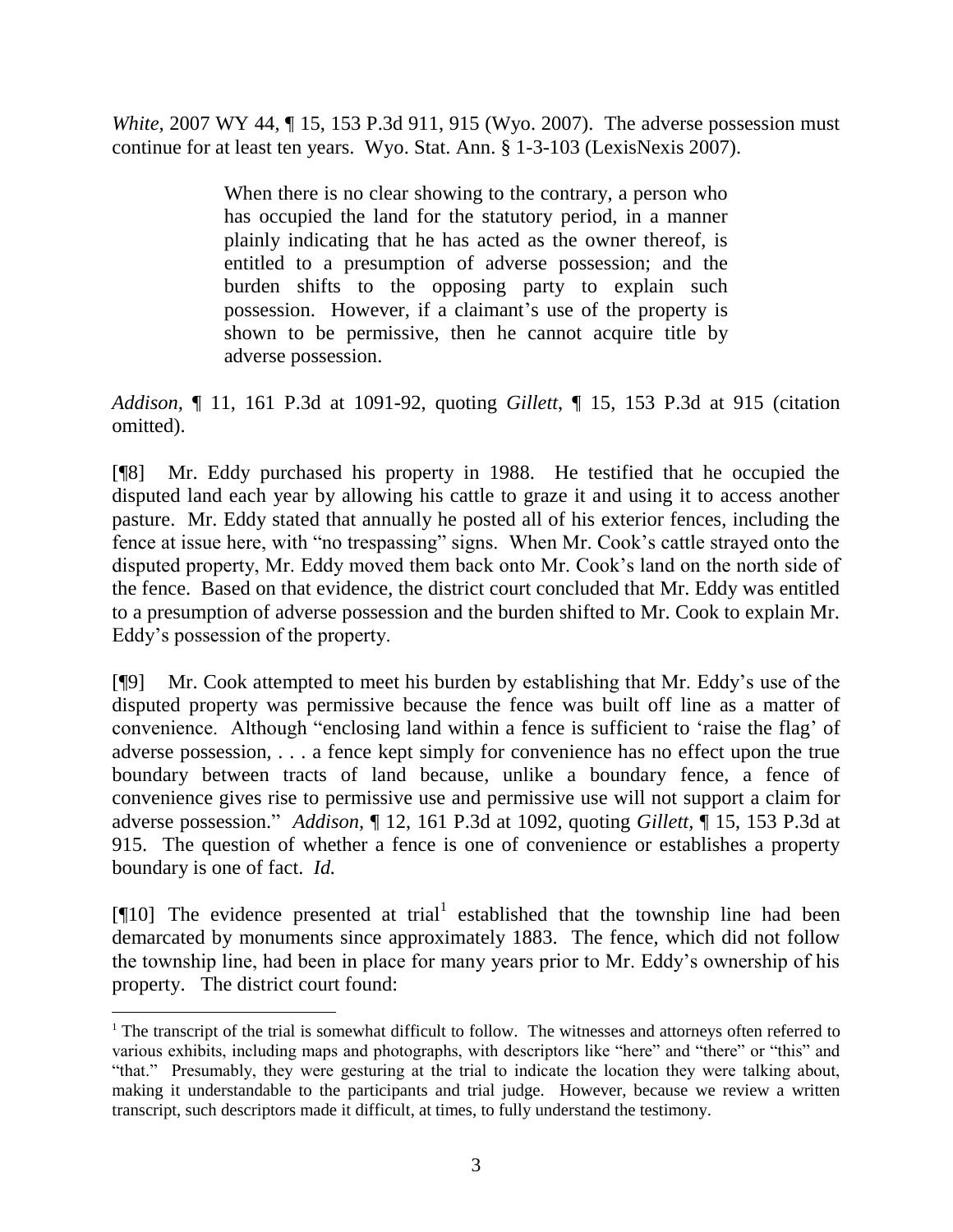- 22. The correct boundary between the parties' propert [ies] (the corner between section 34, 35, 3 and 2) was surveyed and marked in 1883. There is an old path or corridor cleared along the correct boundary.
- 23. The fence departs severely from the [property] boundary, running Northeast, at its East end. It then angles Northwesterly, and finally turns to the West Southwest and runs back to the correct boundary line. It is obvious that the fence departs from the correct boundary line both at its West end and at its East end.
- 24. The fence runs in 3 straight sections: Northeasterly, then Northwesterly, and finally West-Southwesterly. Although there are small deviations within those straight sections to accommodate trees or rocks, the route and 3 sections are straight.
- 25. The Northeast section of the fence may not have been an original part of this fence only, but was part of a longer North-South fence.
- 26. In general, the route of the fence is across as irregular of terrain as the route of the correct boundary. In places each route is steeper or rougher than the other.

Based upon these findings, the district court concluded the fence was a boundary fence and not a fence of convenience.

[¶11] Mr. Cook attempted to prove that the fence was one of convenience because it traversed less rugged terrain than the township line. He testified that the fence missed some areas of significant changes of elevation found on the township line and it was, therefore, easier to build than if it had been placed on the boundary. He called Marvin Schlup, a land surveyor, as a witness. Mr. Schlup testified that the fence looked like a fence of convenience to him because "it looks like they picked out the path of least resistance to build a fence." He admitted, however, that he assumed the fence was a fence of convenience because it was not on line and that he had not actually walked the fence. When asked specifically what was more convenient about the fence course than the township course, he replied that he did not know. A neighboring land owner testified for Mr. Cook and stated that fences in the area were frequently off line because they were placed where it was easiest to build. He testified, however, that he did not know anything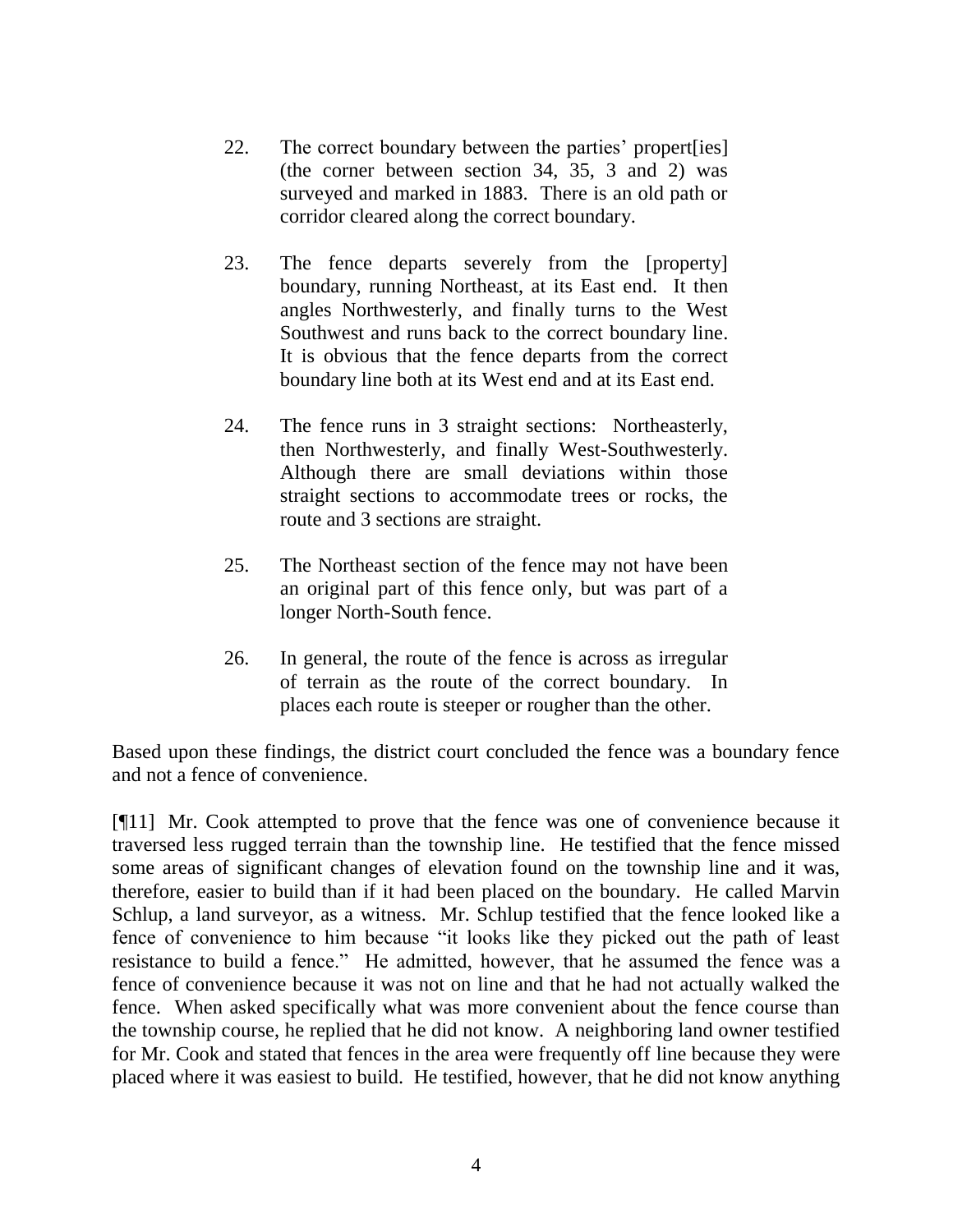in particular about why the fence at issue was placed off line and that he had not looked at the specific area very closely.

[¶12] In contrast, Mr. Eddy testified that it was not more convenient to place the fence where it was because the terrain on the fence line was more severe than on the township line. He retained land surveyor Arthur Schubert to prepare a plat of survey showing the disputed property which was entered into evidence at trial.<sup>2</sup> Mr. Schubert was also trained as a geologist and testified as follows:

- Q. . . . [H]aving gone down the [fence] line and the township line, did you – How did you compare the relief in the two? You are a geologist. You know what I mean.
- A. The township line was you might consider it a more gentle relief, being it"s closer to plane than what the fence line would be on the old fence line. The old fence line is of a higher relief, or more rugged, common terms. It deviates from the plane more often than the township line.
- Q. In layman"s terms, you mean it goes up and down more.
- A. It goes up and down more often.

l

[¶13] Mr. Eddy also called fencing contractor, Andy Henson, as a witness. After inspecting the fence line and the township line, he testified:

- Q. As you went, did you see any difference between the line of the fence and the survey line for fence building?
- A. Yeah, the survey line would have been more accessible for equipment. It would have been less packing, less distance with packing. You can get in way more places with equipment or a horse or anything. You can"t even get in some of them places with a horse, but it is more accessible on the survey line.

 $2^2$  Because Mr. Schubert was not fully licensed when he prepared the plat, a professional land surveyor reviewed and approved his work.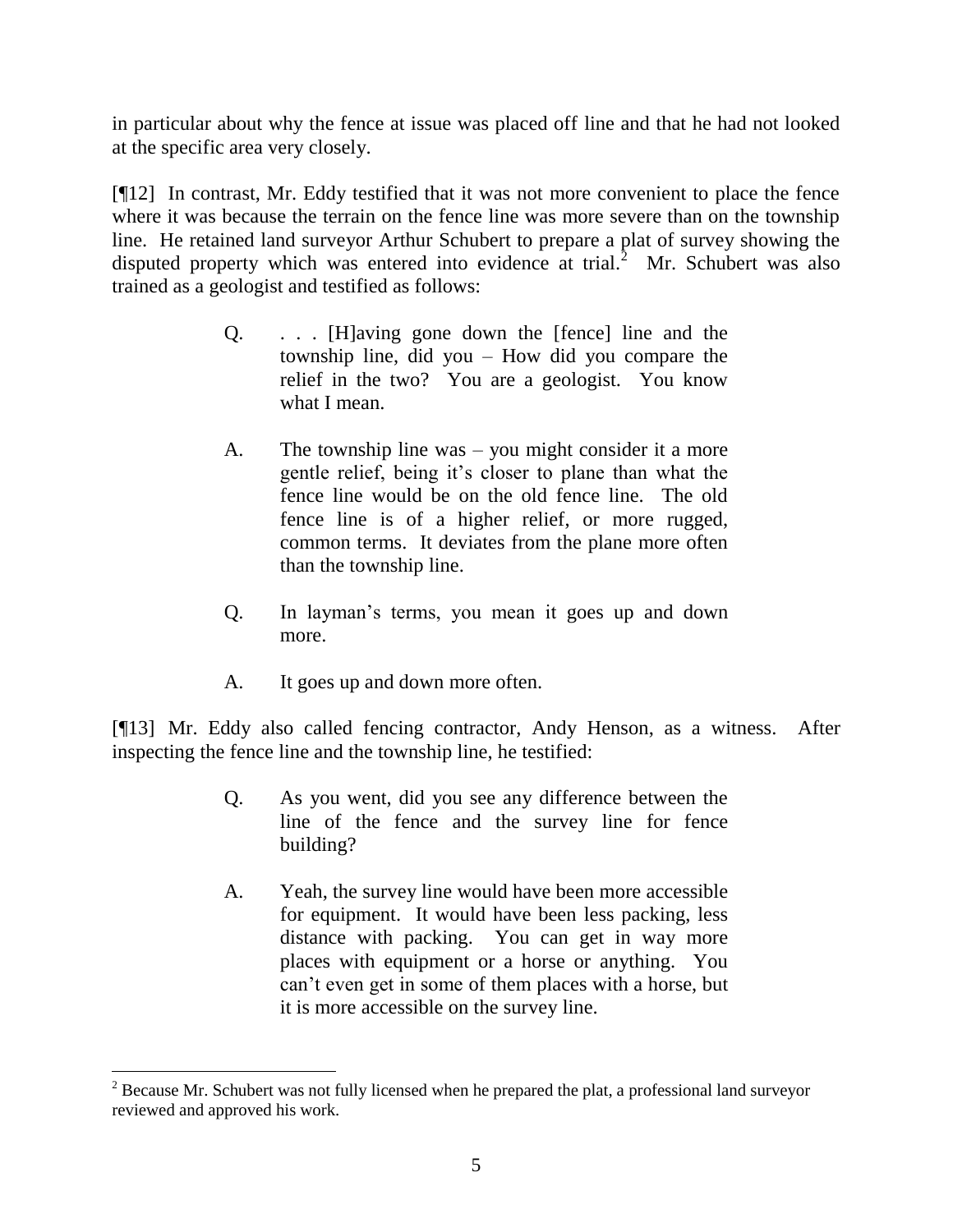- Q. That"s for constructing a fence.
- A. Yes, and to fix it. It's an ongoing thing.
- Q. So for construction and maintenance it made more sense to follow the survey line, the township line.
- A. I would think so, yeah, definitely.
- Q. . . . Describe the difference in the terrain between the fence line and the survey line, as it went through those gullies?
- A. There was way less up and downs on the survey line, changes in elevation . . . .

Mr. Henson stated that, because of the differences in terrain and accessibility, it would probably cost more to build a fence on the fence line than on the township line. On this record, the district court's finding that the township line was no more rugged than the fence line was not clearly erroneous.

[¶14] Mr. Cook also argues that the fence was not built in a straight line and there were many deviations in it, suggesting that it was built for convenience rather than as a boundary. He cites to *Kimball v. Turner,* 993 P.2d 303 (Wyo. 1999), in support of his argument. In *Kimball* we ruled:

> [T]he question for this court is whether the district court"s finding of a convenience fence is clearly erroneous. We conclude it is not.

The district court summarized its findings in this fashion:

The physical appearance of the fence . . . clearly demonstrates that it could not have been constructed as a boundary fence. To call the structure a fence is generous. It consists of 3 wires meandering between trees, bushes, and fence posts in an irregular fashion. It appears from the physical appearance that someone walked in the east-west direction stringing barbwire from tree to tree, placing fence posts when trees or bushes were not available. The irregular course of the fence clearly indicates that it was not constructed on a section line, a quarter section line, or any other line of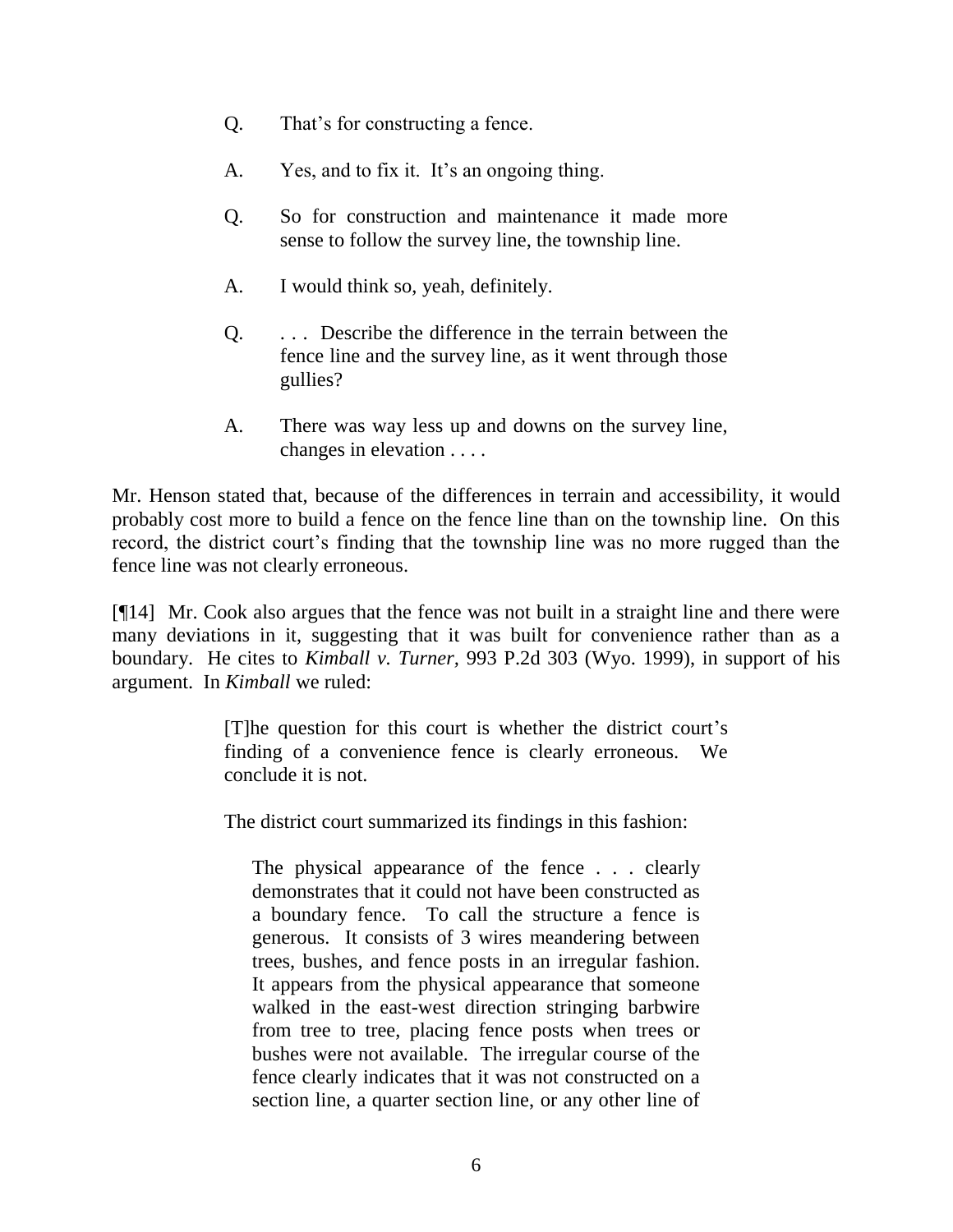a U.S. governmental subdivision parcel. Even to a casual observer, it is obvious that whoever built the fence never intended to strictly follow the straight line demarcation of a U.S. Government subdivision description. Clearly, the fence was constructed by Rawsel as a convenient way of separating his homestead from the public domain. The Court is not able to find and conclude that Rawsel constructed the fence as a boundary.

*Id.* at 306.

[¶15] The plat of survey reveals three angles in the disputed fence which are obvious to the untrained eye. Mr. Schubert acknowledged that the plat contained 14 different angles of significance to a surveyor. The fence occasionally diverted around trees and was sometimes attached to trees in lieu of posts. Mr. Henson stated that, although the fence was occasionally tied to trees, etc., it did not deviate very much from a straight line, while on its three courses. Mr. Eddy also called Edward Pollock, a ranch land inspector/consultant and former rancher, who testified that he had inspected the fence and, although in places it was built from tree to tree, the fence was generally "very straight."

[¶16] The evidence recited above distinguishes the fence here from the one at issue in *Kimball.* Although the instant fence occasionally deviates slightly from a true course to avoid obstacles and uses trees as fence posts, there was ample evidence to support the district court's findings that it generally ran straight in the three primary directions it followed. Moreover, photographs in evidence show it to be a substantial fence containing well maintained wires and incorporating numerous posts and even gates, unlike the meandering structure described in *Kimball.* On this record, we conclude the district court's finding that the fence was a boundary fence rather than a fence of convenience was not clearly erroneous.

[¶17] Mr. Cook contends further that he gave Mr. Eddy permission to use the property, thereby negating his claim for adverse possession. Mr. Eddy testified, however, that he never asked Mr. Cook for permission to use the property and Mr. Cook never gave him such permission. Mr. Cook asserts that he implicitly gave Mr. Eddy permission to use the disputed property until he moved the fence when they talked at the sale barn in Torrington in 1988. During that conversation, Mr. Cook apparently informed Mr. Eddy that the fence was off line and he intended to move it to follow the property boundary. Mr. Eddy replied that he had "put the fence up and fixed it back up." To which, Mr. Cook replied, "Oh, you did." The district court obviously did not believe this conversation amounted to implied permission because it concluded that Mr. Eddy"s use of the disputed property was not permissive. We agree. To interpret this brief exchange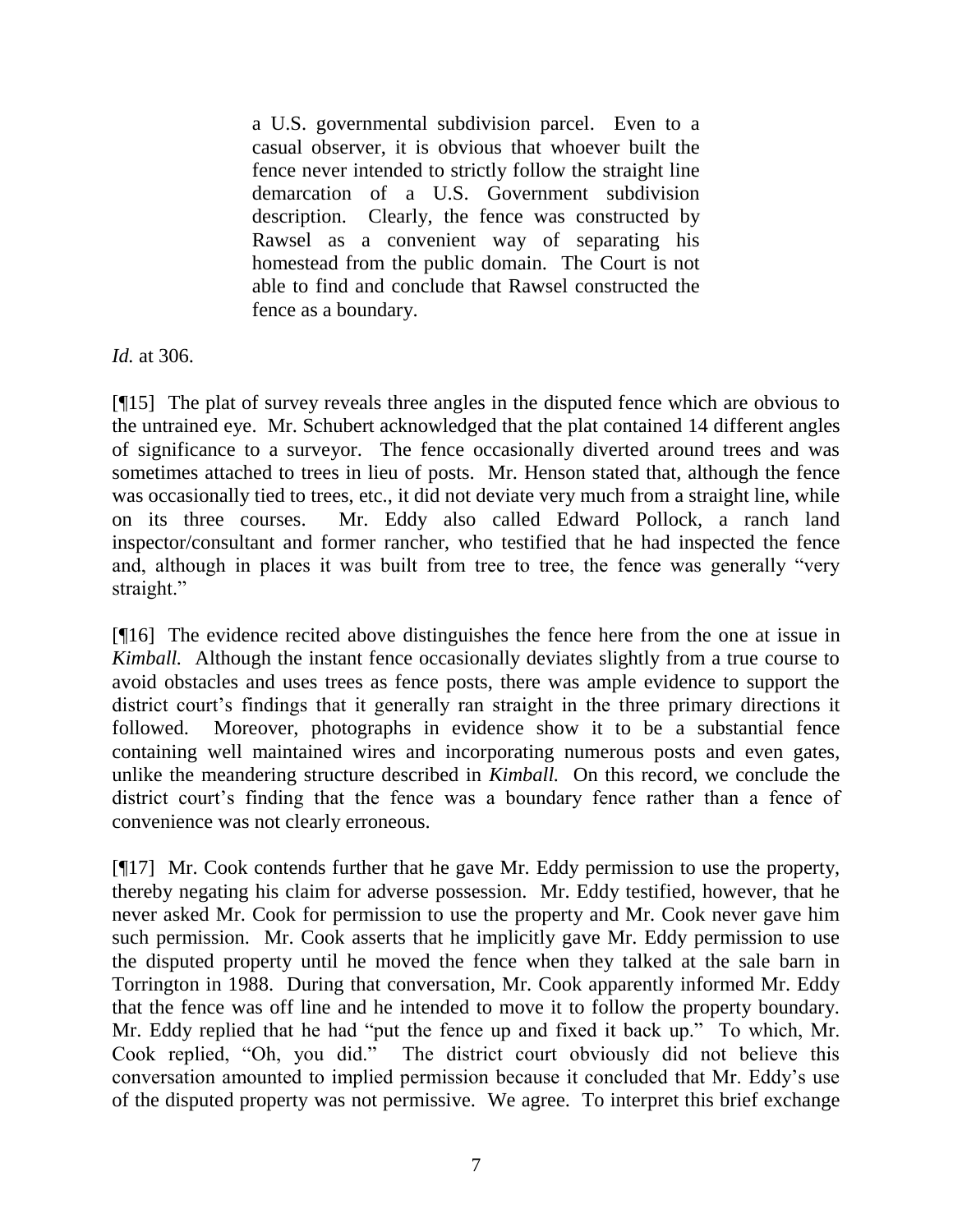between the parties as implied permission would be stretching it beyond what was actually said.

[¶18] Mr. Cook also argues that Mr. Eddy demonstrated no hostile intent to possess the property. He insists Mr. Eddy was required to "raise a flag" of ownership to establish his hostile intent and he failed to do so.<sup>3</sup> Mr. Cook points to the fact that in 1995, when loggers told Mr. Eddy that the fence may be off line, he told them not to log the disputed area because he "didn"t want to cause problems with the neighbor." The problem with Mr. Cook"s argument is that, by occupying the property and treating it as his own, Mr. Eddy was entitled to a presumption of adverse possession. It was then Mr. Cook"s responsibility to prove that Mr. Eddy"s possession was not hostile.

[¶19] Mr. Cook suggests that Mr. Eddy did not have a hostile intent because he was mistaken as to the property line. There is evidence in the record, including the conversation at the sale barn in 1988, to indicate that Mr. Eddy was aware that the fence was off line soon after he began occupying the property. Nevertheless, even if we assume Mr. Eddy was mistaken about the true property boundary, Mr. Cook"s argument still fails. We discussed mistake in the context of adverse possession long ago in *Rock Springs v. Sturm,* 39 Wyo. 494, 273 P. 908 (Wyo. 1929). We recently reiterated *Sturm's*  salient holdings in *Murdock v. Zier,* 2006 WY 80, 137 P.3d 147 (Wyo. 2006):

> [W]hen a man has occupied a piece of ground, though under a mistaken belief as to the true boundary, for the period prescribed by law, openly, notoriously, exclusively, and in a manner plainly indicating that he acted as owner thereof, the presumption should be, in the absence of explanatory circumstances showing the contrary, that he occupied the land adversely and under a claim of right, casting the burden of explaining such possession upon the person who disputes his right.

*Id.,* ¶ 15, 137 P.3d at 151, quoting *Sturm,* 39 Wyo. at 517, 273 P. at 915-16.

 $\overline{a}$ 

[¶20] Applying the *Sturm* principles, even if Mr. Eddy possessed the property under the mistaken belief that he owned it (a question we do not need to decide), he is still entitled to a presumption that he occupied the property adversely. Thus, Mr. Cook"s argument as

<sup>3</sup> We note that Mr. Cook cites to cases pertaining to prescriptive easements, like *Boykin v. Carbon County Bd. of Comm'rs,* 2005 WY 158, 124 P.3d 677 (Wyo. 2005), to support his argument. In prescriptive easement cases, we employ a presumption that the use was permissive and place the burden on the party claiming a prescriptive right to prove that his use was adverse. *Id.*, ¶ 15, 124 P.3d at 682; *Powder River Ranch, Inc. v. Michelena,* 2005 WY 1, ¶ 9, 103 P.3d 876, 880 (Wyo. 2005).The presumption does not apply to claims of outright ownership of the property by adverse possession.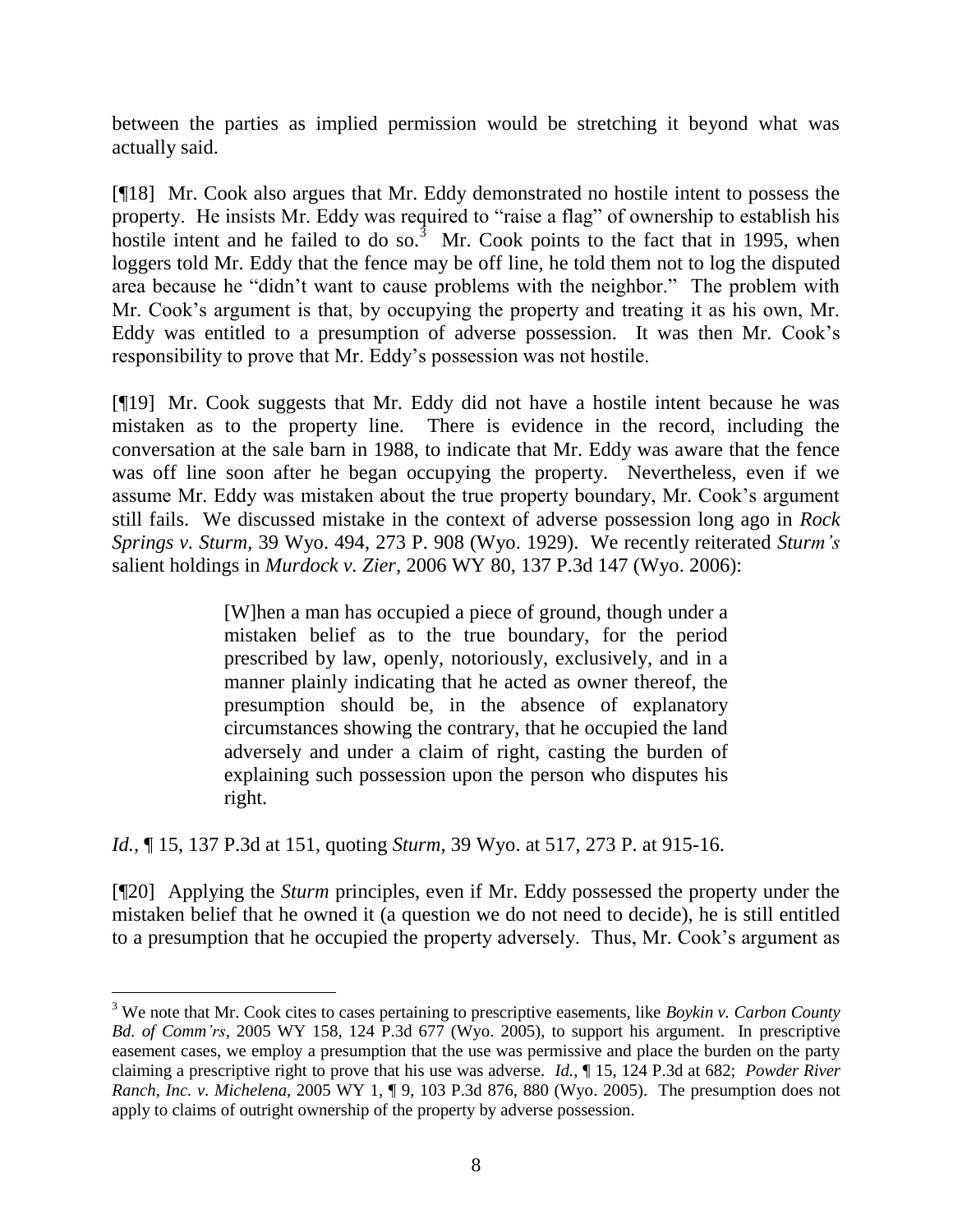to mistake does not satisfy his burden to explain Mr. Eddy"s possession of the disputed property.

[¶21] Finally, Mr. Cook claims that Mr. Eddy"s possession was not exclusive. He argues that he asserted ownership over the disputed property by: paying taxes on it, having grasshoppers aerially sprayed, and leasing the mineral rights. Mr. Cook further asserts that he possessed the disputed property by cutting fence posts and poles from it and accessing it for fence repairs. The district court ruled that Mr. Eddy"s possession of the property was exclusive, although it did not discuss that ruling in detail.<sup>4</sup>

[¶22] In *Doenz v. Garber,* 665 P.2d 932, 937 (Wyo. 1983), we explained that nonpayment of taxes by the adverse possessor or the payment of taxes by the owner of record, while a consideration, does not circumvent an adverse possession claim. In fact, "[n]onpayment of taxes by the claimant is usually the case where use to a fence line rather than deed line is the primary basis of the claim." *Id.* Here, the district court obviously was not convinced that Mr. Cook"s payment of taxes, grasshopper spraying, or leasing of the minerals amounted to possession of the disputed property. On this record, that finding was not clearly erroneous. Those transactions simply included the disputed property with Mr. Cook"s other property because he was the record owner and they do not amount to evidence of possession of the property by Mr. Cook sufficient to overcome the presumption in favor of Mr. Eddy.

[¶23] Mr. Cook also argues that he asserted ownership over the disputed area by cutting posts and poles on it and accessing it to repair the fence. He testified:

> Q. Now, during the time that you have been on that area, what have you used the disputed area for during the time that you are growing up, all the way to the present day?

> A. I remember going in there with my parents and ranch employees, cutting posts and poles. We had to use it every year just for access to the fences to repair. There are places you had to go into that area to get to the fences.

Q. Do you maintain those fences still today?

A. Oh, yes.

<sup>&</sup>lt;sup>4</sup> "When the district court does not accompany its decision with express findings of fact, we assume that the general finding by the court carries with it every finding of fact supported by the record." *Reynolds v. Milatzo,* 2007 WY 104, ¶ 11, 161 P.3d 509, 513 (Wyo. 2007).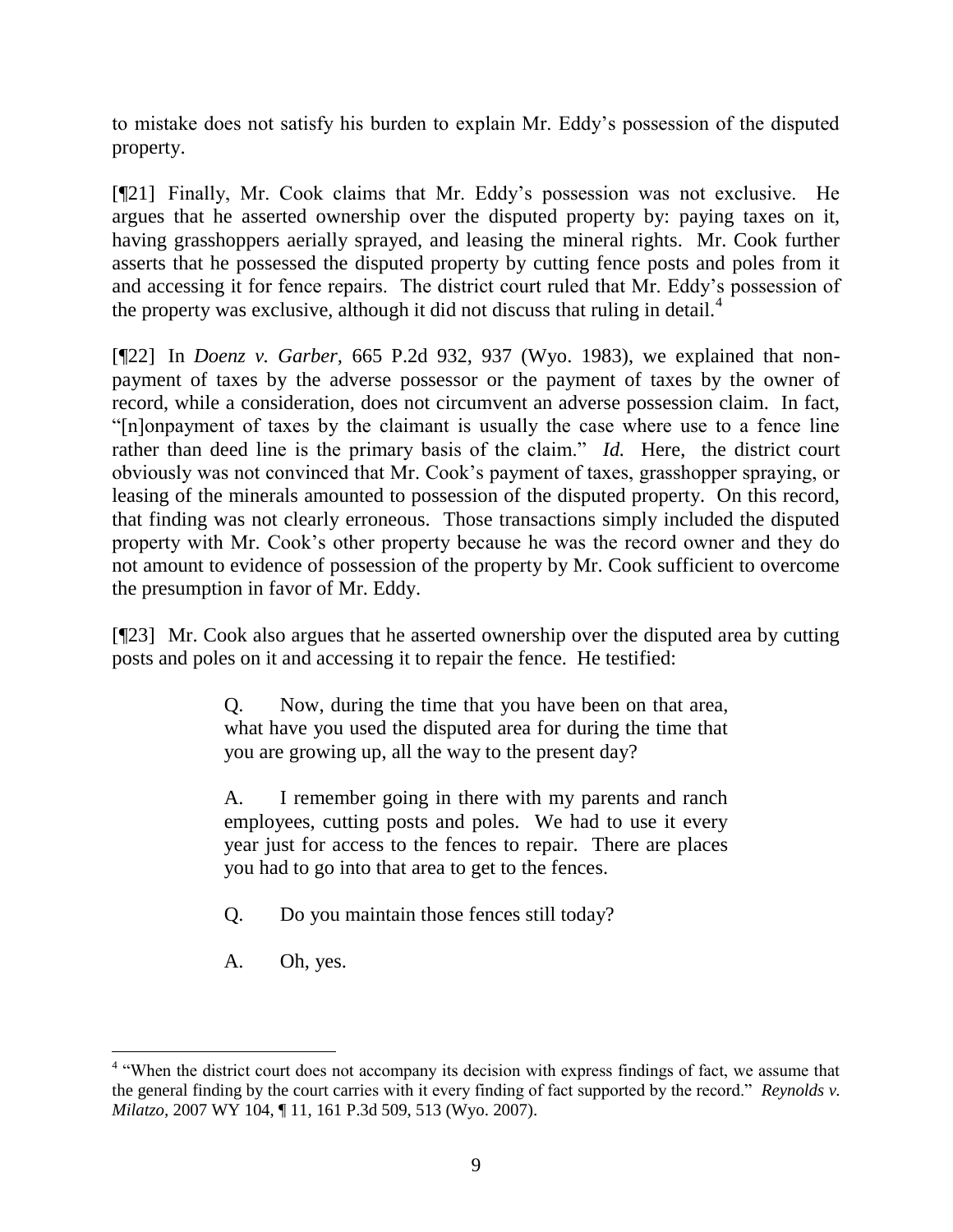Q. And, so, you go into that disputed area to get to areas of the fence that you can"t reach from the north side; is that correct?

- A. Right.
- Q. And you do that at least annually, every year?
- A. Yes.

[¶24] Mr. Cook"s testimony about cutting posts and poles did not convince the district court that Mr. Eddy"s possession was not exclusive. We find nothing in the record to indicate the district court's evaluation of the evidence was clearly erroneous. Even if we assume Mr. Cook"s testimony that he cut posts and poles from the disputed property was credible, there is no indication of whether those activities took place during Mr. Eddy"s tenure. Photos that were admitted into evidence show what appear to be older areas of timber cutting. Giving the evidence every inference in favor of Mr. Eddy, as our standard of review directs, Mr. Cook"s testimony suggests that the cutting took place quite some time ago.

[¶25] Mr. Cook"s statement that he accessed the disputed property to fix the fence also does not support his claim that he possessed it. In *Davis v. Chadwick,* 2002 WY 157, 55 P.3d 1267 (Wyo. 2002), we agreed with the Oregon Supreme Court's statement that ""exclusive' does not mean absolutely exclusive, but only such use as would be 'expected of an owner under the circumstances."" *Id.*, ¶ 15, 55 P.3d at 1273, quoting *Nelson v. Vandemarr,* 573 P.2d 1232, 1237 (Or. 1978). There is no indication that Mr. Cook"s presence on the property for fence repair was pursuant to an assertion of ownership. Instead, his own testimony indicates that he simply went on the disputed property to get better access to maintain the fence. That was nothing more than any neighboring land owner might do and does not undermine Mr. Eddy"s assertion of exclusive possession. *See, e.g.*, *Davis,* ¶ 15, 55 P.3d at 1273; *Nelson,* 573 P.2d at 1237 (holding that "[a]llowing a neighbor on one's driveway for the purpose of pruning trees is just the sort of use one would expect" and such evidence does not negate the element of exclusiveness). Given the evidence that Mr. Eddy possessed the disputed land each year and treated it as his own and that Mr. Cook failed to conduct any activities of significance on the property, we conclude the district court's finding that Mr. Eddy's possession was exclusive was not clearly erroneous.

[¶26] The record supports the district court's determination that Mr. Eddy was entitled to a presumption that he adversely possessed the property. Mr. Cook has not directed us to any evidence which convinces us that the district court's ultimate conclusion that he did not overcome the presumption was erroneous. Consequently, the district court did